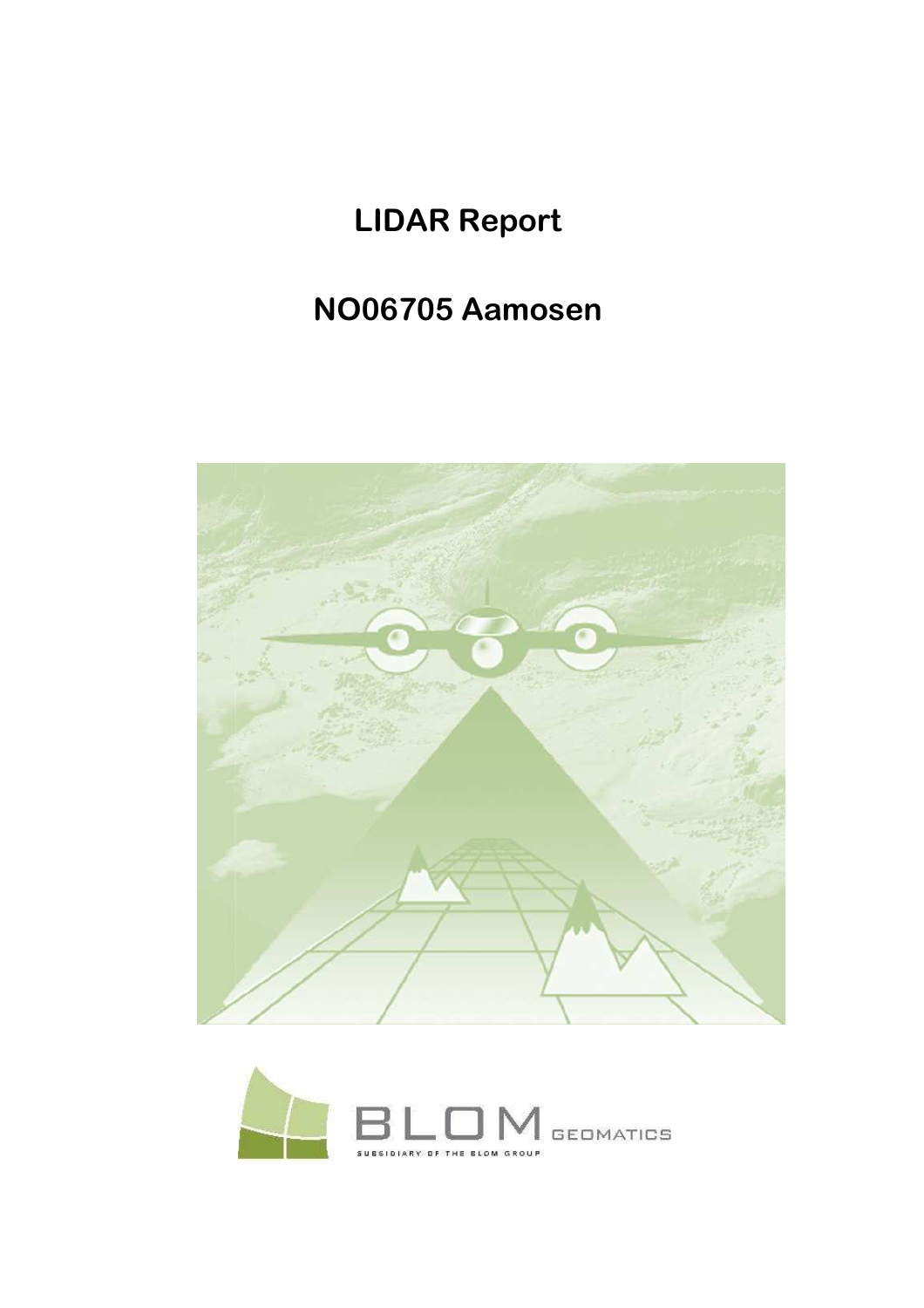

# **CONTENTS**

| 1.               |  |
|------------------|--|
| $\overline{2}$ . |  |
| 2.1.             |  |
| 3.               |  |
| 4.               |  |
| 4.1.             |  |
| 4.2.             |  |
| 5.               |  |
| 5.1.             |  |

## Appendix:

1. Flight plan, Appendix\_1\_Flight\_plan-NO06705.pdf.

## **Blom Geomatics AS, Main Office**

Pb. 34 Skøyen, N-0212 OSLO Norway Tel: +47 23 25 45 13 Fax:: +47 23 25 45 01 e-mail: firmapost@blomgeomatics.no F.nr.:NO936888739MVA

Project Manager

Erik Sundheim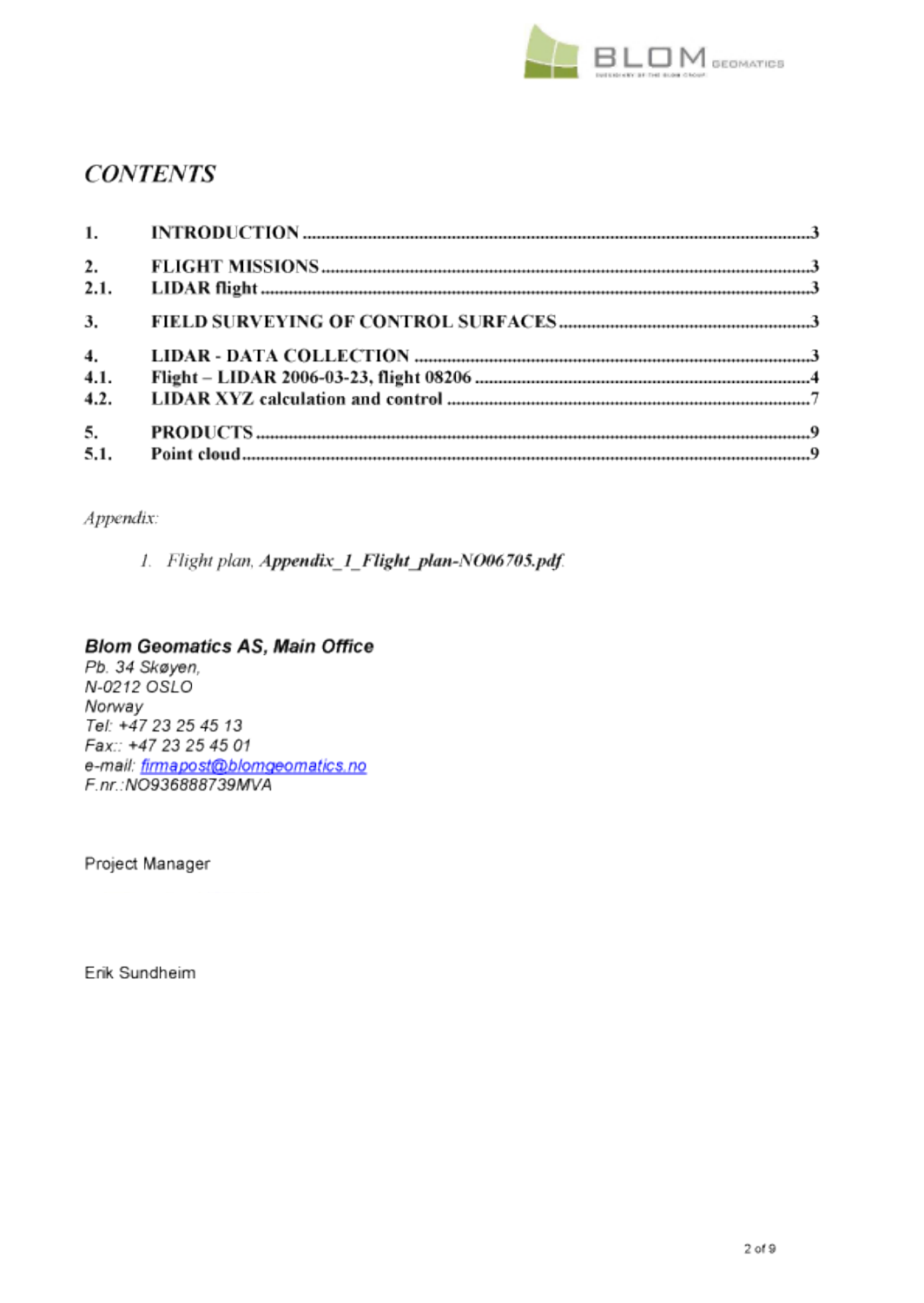

# **1. INTRODUCTION**

This document summarizes the flights, decoding and processing of the "Aamosen" project. The Blom Geomatics internal reference number for this project is NO06705.

## **2. FLIGHT MISSIONS**

The project was flown in two flights. The LIDAR flights were flown with a Piper Navajo PA 31 airplane (LN-AEY).

| Crew     | Name           |
|----------|----------------|
| Pilot    | John Wiese     |
| Operator | Hicham Boudden |

#### **2.1. LIDAR flight**

The flying height was 3500ft AGL.

The LIDAR survey was executed with the following settings:

| Project      | Vargön      |
|--------------|-------------|
| Altitude     | 3500 ft AGL |
| PRF          | 70000Hz     |
| Scanner freq | 43deg       |
| Half angle   | 20deg       |
| Speed        | 150kts      |
| GPS day      | 082         |

# **3. FIELD SURVEYING OF CONTROL SURFACES**

Control surfaces have been delivered by the client.

# **4. LIDAR - DATA COLLECTION**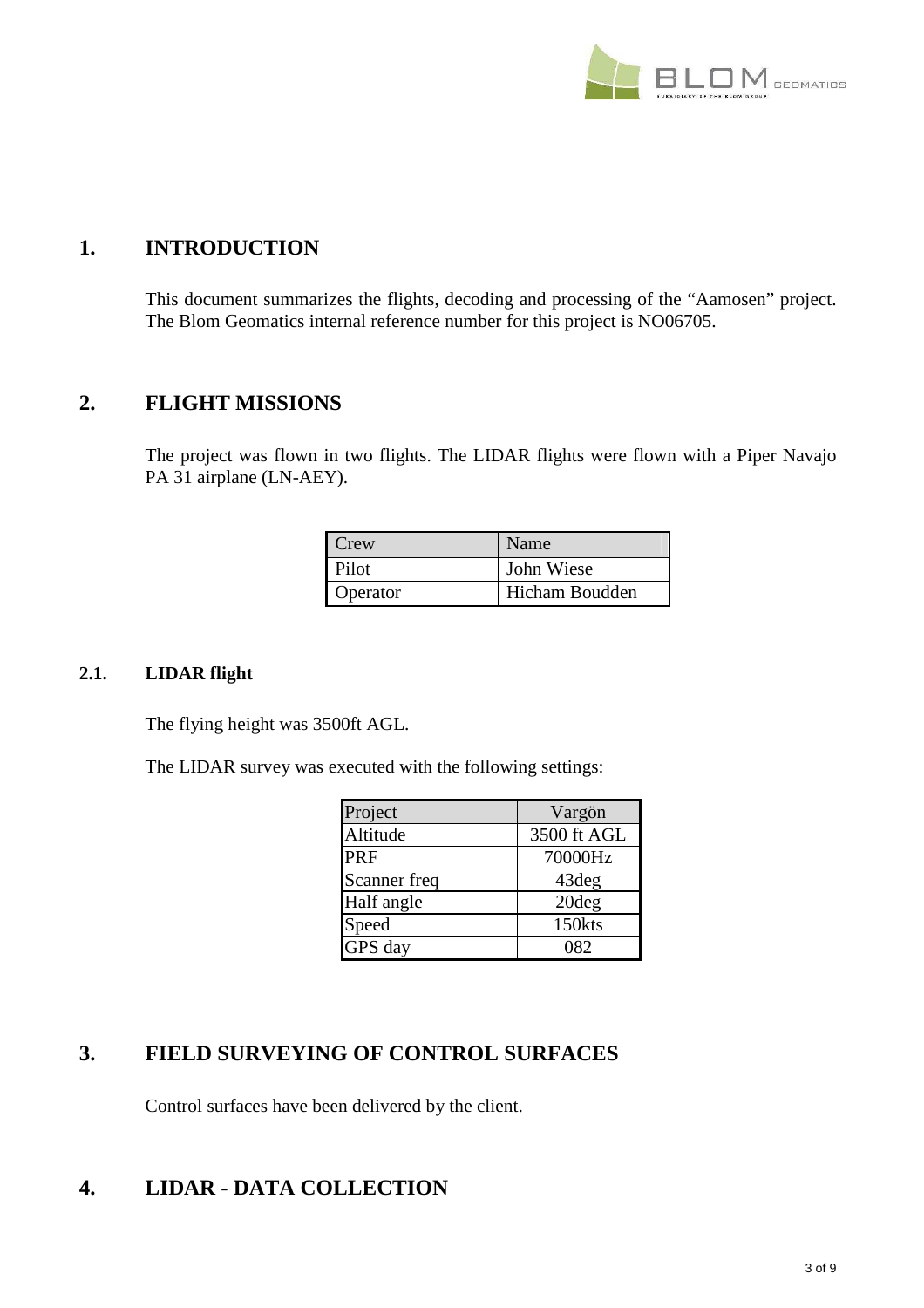

# **4.1. Flight – LIDAR 2006-03-23, flight 08206**

| Flight name:        | 08206       |
|---------------------|-------------|
| Date:               | 2006-03-23  |
| Period (UTC):       | 10:58-12:51 |
| Weather conditions: | ΟK          |

# **Solution using ground stations Fuglebjerg +Nykoebing**

| <b>Ground</b><br>station: | Fuglebierg       | Coordinate | WGS84      |
|---------------------------|------------------|------------|------------|
| GPS antenna:              | $trm33429.20+qp$ | North      | 6131709.33 |
| ARP-L1                    | 72.9             | East       | 661105.965 |
| ARP-L2                    | 75.0             | Height el. | 92.141     |

| <b>Ground</b><br>station: | <b>Nykoebing</b> | Coordinate | <b>NYKO</b> |
|---------------------------|------------------|------------|-------------|
| GPS antenna:              | trm33429.20+gp   | North      | 6200685.85  |
| ARP-L1                    | 72.9             | East       | 666357.011  |
| $ARP - L2$                | 75               | Height el. | 57.794      |

# **Flight map**

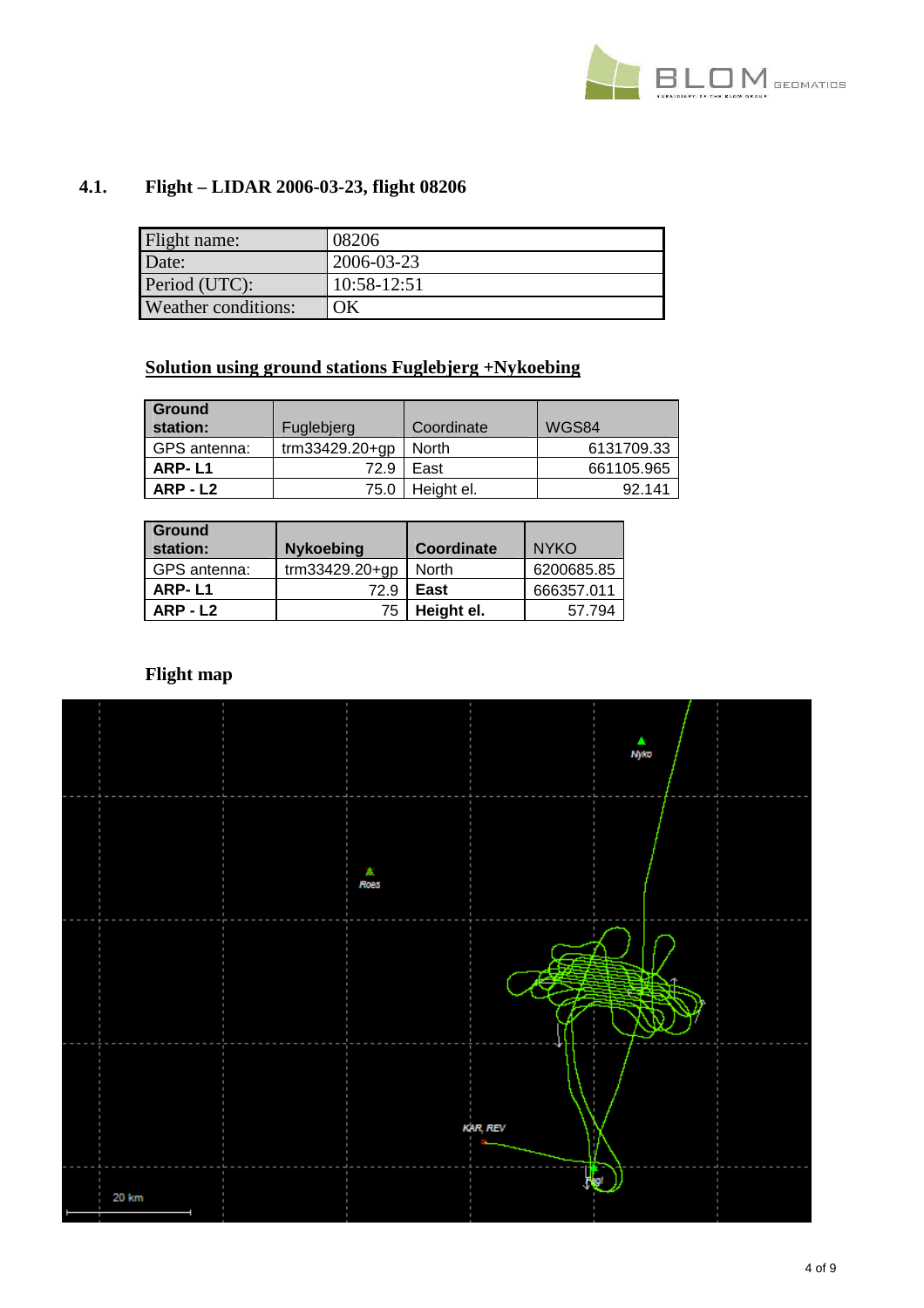

Flight 08206, displaying the location of ground stations

## **DOP plot**



### **Number of satellites**

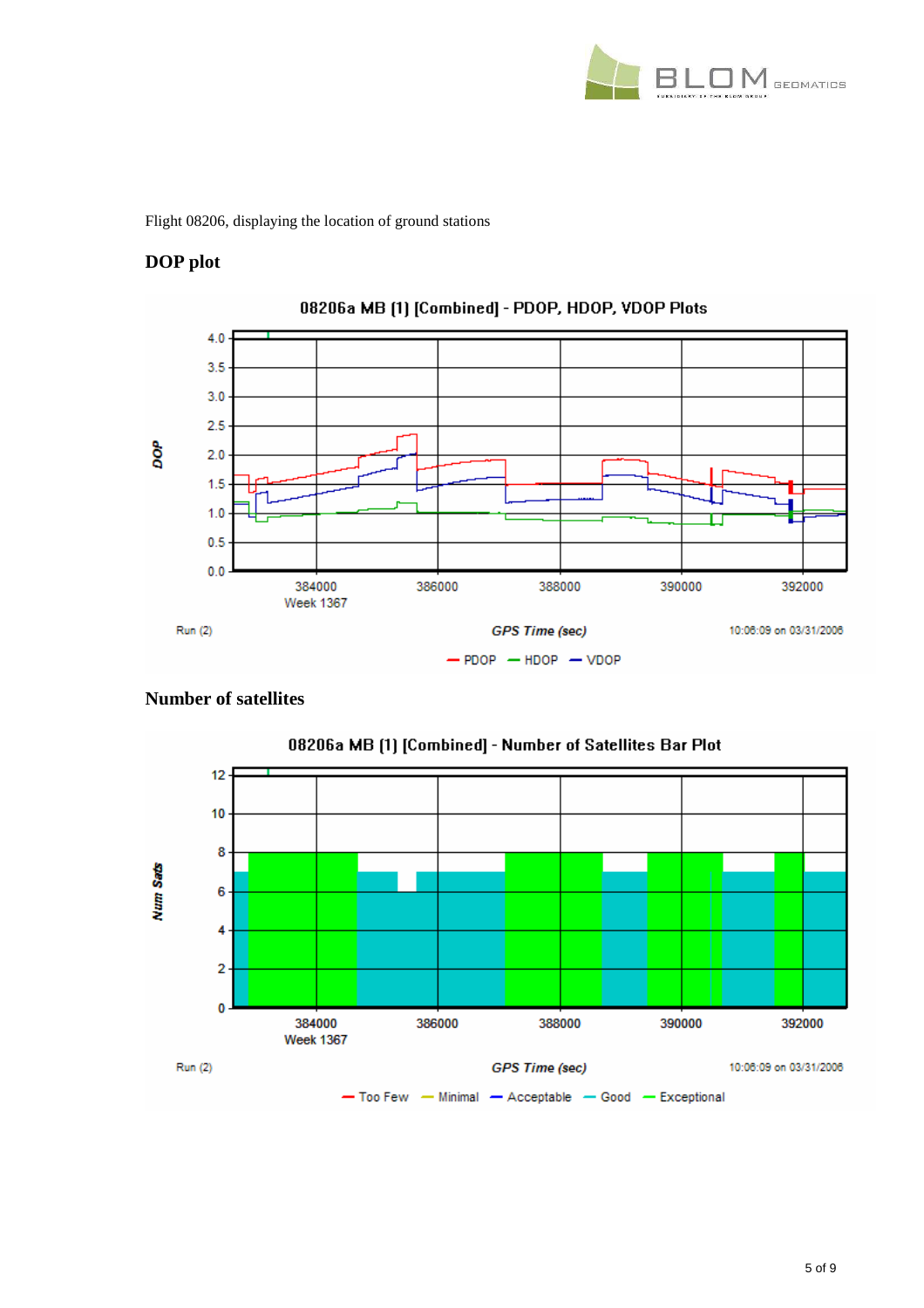



#### **Separation plot between forward and reverse solution**

#### **Conclusion**

The solutions are calculated in PosGPS from Applanix. Two separate solutions with different kinematics ambiguity resolution were calculated. The "separation plot" shows the difference between the solutions.

The solutions are combined weighted on distance and standard deviation.

The separation plot combined with the Pdop plot indicates that the GPS solution is very good.

#### **GPS/INS Calculation**

The calculation was done with PosProc from Applanix.

| <b>IMU</b> report:   | <b>Start</b> | end   |
|----------------------|--------------|-------|
| Time interval        | 10:58        | 12:51 |
| Nr. of interpolation |              |       |
| Nr. of gaps          |              |       |
| Correct time types   | ves          |       |

The result is within the specification of the instrument.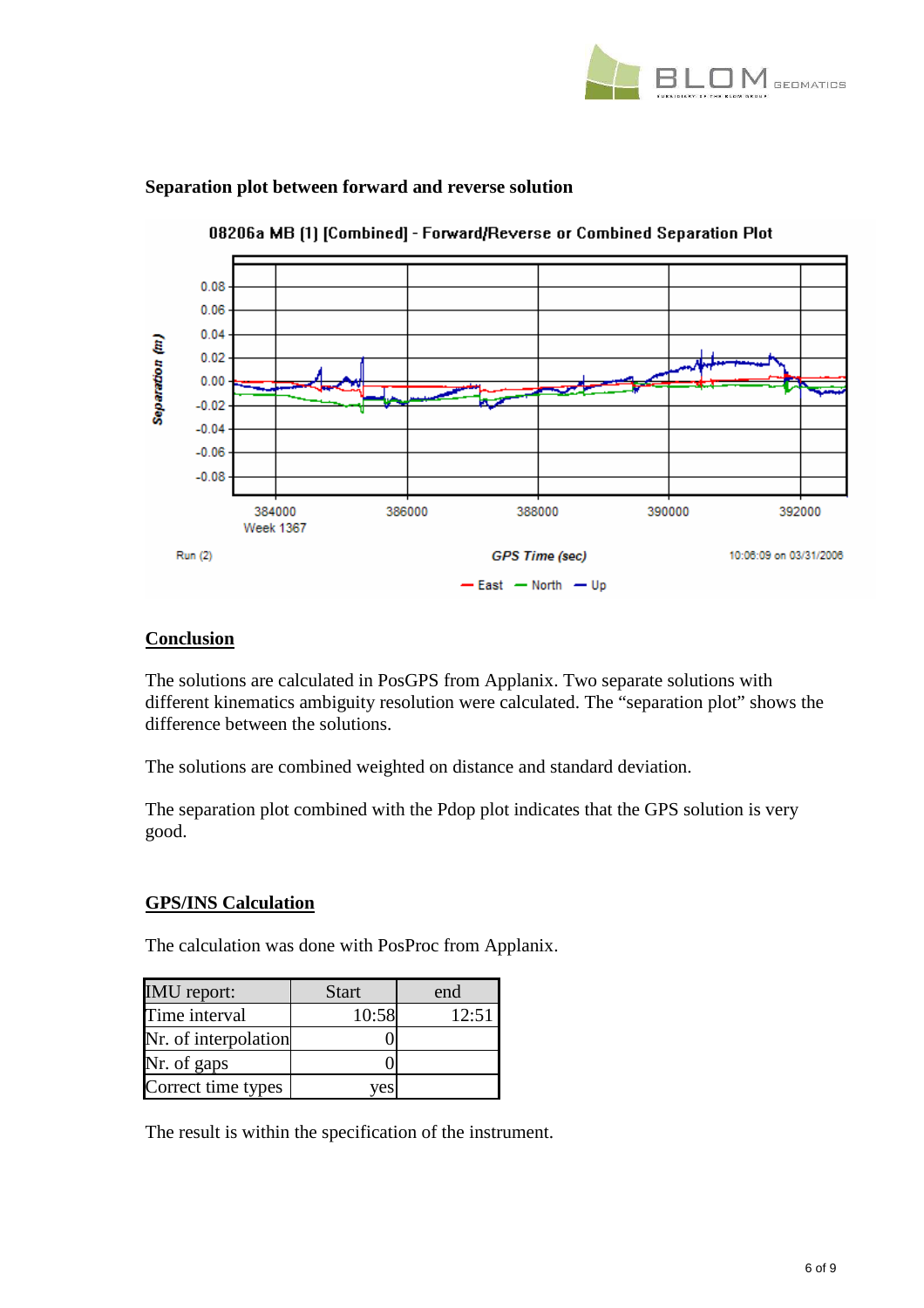

### **4.2. LIDAR XYZ calculation and control**

#### **Overview Workflow**



*Simplified workflow diagram* 

#### **The following software has been used:**

| $22.22$ $20.220$ $11.222$ $30.024$ $11.442$ $42.440$ $40.442$ $40.044$ |            |                               |  |
|------------------------------------------------------------------------|------------|-------------------------------|--|
| Name                                                                   | Product by | <b>Tasks</b>                  |  |
| <b>REALM</b>                                                           | Optech     | Tape decoding, XYZ processing |  |
| <b>POSPAC</b>                                                          | Applanix   | <b>GPS/INS</b> processing     |  |
| TerraScan                                                              | TerraSolid | Point data management, QC     |  |
| TerraModel TerraSolid                                                  |            | Terrain Modelling, QC         |  |
| TerraMatch TerraSolid                                                  |            | System calibration, QC        |  |

#### **Calibration**

Systematic errors were found using TerraSolid utilities, such as dRoll, dPitch and mirror scale factor. The result was reset to the final XYZ process in Realm, according to the plot above.

#### **Model offset**

From previous calibrations we have experienced that there is a height offset between laser points and "true ground".

Control points were delivered from the client. These points were collected at different locations and in different types of terrain.

Height deviations Z shift analysis: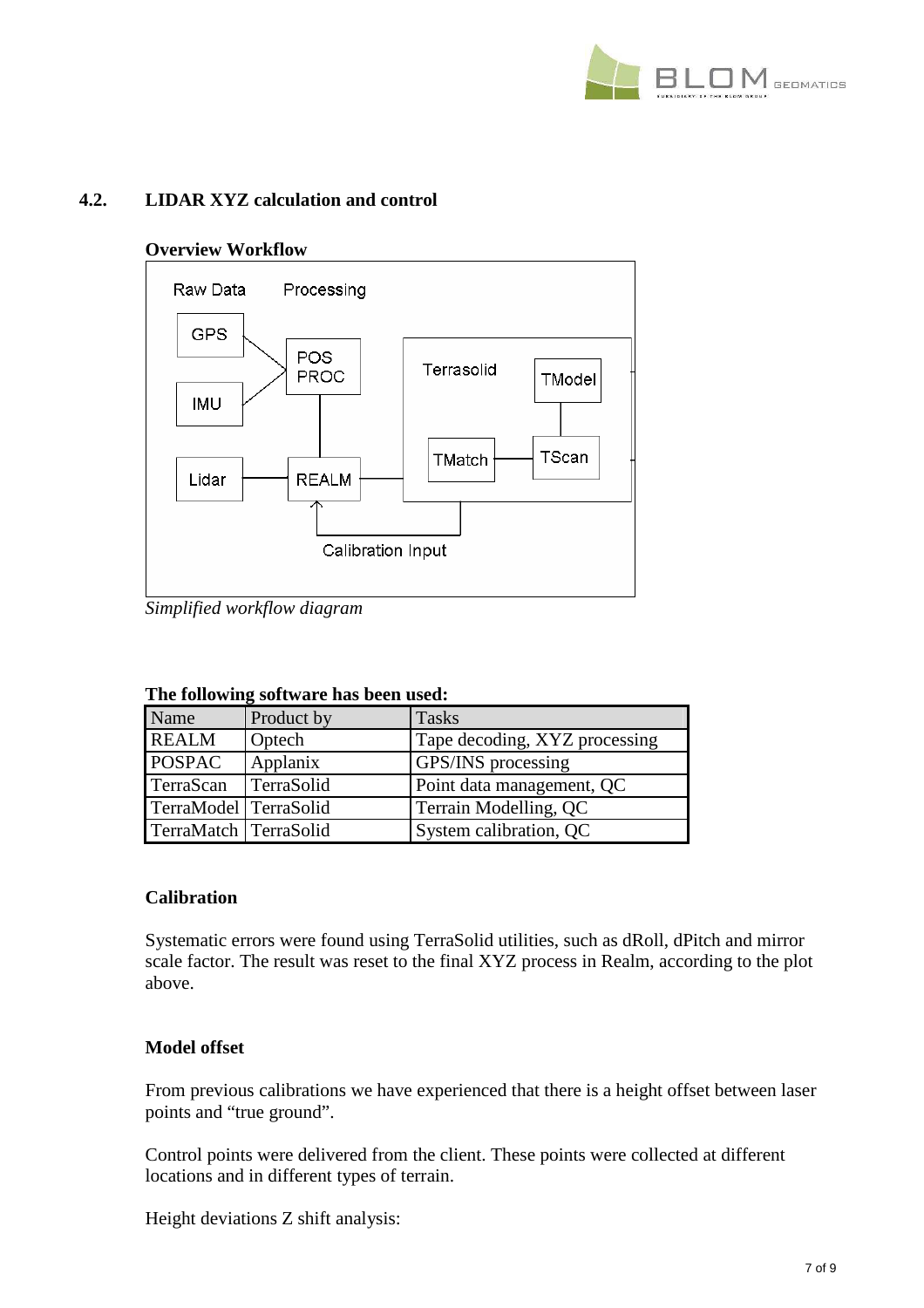

| Control area no. | $\vert$ Average dHeight (m) St. deviation (m) |       |
|------------------|-----------------------------------------------|-------|
| <b>Aamosen</b>   | -0.006                                        | 0.039 |

It was therefore decided NOT to shift the Lidar data with a constant Z shift.

The major part of the control points are measured on hard surfaces. The standard deviation on hard surfaces is always significant better than softer, and we expect the Standard deviation on hard surfaces to be under 5 cm.